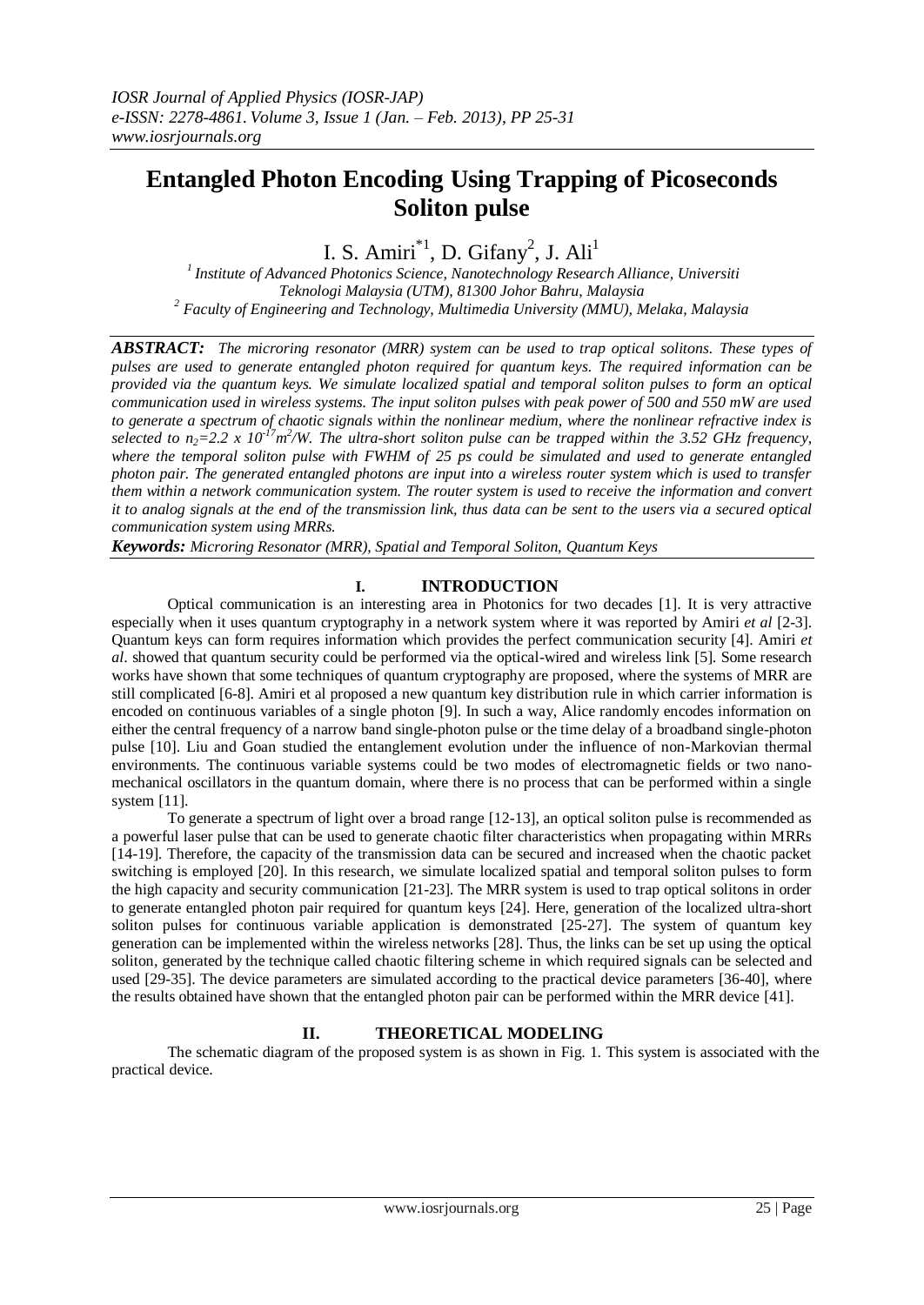

**Fig.1:** Schematic diagram of a continuous variable quantum key distribution with the different time slot entangled photon encoding. PBS, polarizing beam splitter, Ds, detectors, Rs, ring radii and *κ*s, coupling coefficients.

The soliton pulse is introduced into the proposed system. The input optical field  $(E_{in})$  of the bright soliton pulse can be expressed as [42-44],

$$
E_{in} = A \sec h \left[ \frac{T}{T_0} \right] \exp \left[ \left( \frac{z}{2L_D} \right) - i \omega_0 t \right]
$$
 (1)

*A* and *z* are the optical field amplitude and propagation distance, respectively [45-47]. *T* is a soliton pulse propagation time in a frame moving at the group velocity [48],  $T = t$ - $\beta_1 \times z$  [49], where  $\beta_1$  and  $\beta_2$  are the coefficients of the linear and second order terms of the Taylor expansion of the propagation constant [50-53].  $L_D = T_0^2/|\beta_2|$  is the dispersion length of the soliton pulse [54-57]. The frequency shift of the soliton is  $\omega_0$  [58]. This solution describes a pulse that keeps its temporal width invariance as it propagates [59], and thus is called a temporal soliton [60]. When a soliton peak intensity  $(\beta_2/\Gamma T_0^2)$  is given [61], then  $T_o$  is known [62]. For the soliton pulse in the micro ring device, a balance should be achieved between the dispersion length  $(L<sub>D</sub>)$  [63-65] and the nonlinear length  $(L_{NL} = (1/T_{N}L) [66-68]$ , where  $T = n_2 \times k_0 [69]$ , is the length scale over which disperse or nonlinear effects makes the beam becomes wider or narrower [70-71]. For a soliton pulse, there is a balance between dispersion and nonlinear lengths, hence  $L<sub>D</sub>=L<sub>NL</sub>$  [72-75]. When light propagates within the nonlinear medium, the refractive index (n) of light within the medium is given by [76-77]

$$
n = n_0 + n_2 I = n_0 + \left(\frac{n_2}{A_{\text{eff}}}\right) P,\tag{2}
$$

where  $n_0$  and  $n_2$  are the linear and nonlinear refractive indexes, respectively. *I* and *P* are the optical intensity and optical power, respectively [78]. The effective mode core area of the device is given by  $A_{\text{eff}}$  [79]. For the MRR, the effective mode core areas range from 0.50 to 0.12  $\mu$ m<sup>2</sup>. The resonant output is can be formed, thus the normalized output of the light field is given by [80-81],

$$
\left| \frac{E_{out}(t)}{E_{in}(t)} \right|^2 = (1 - \gamma) \left| 1 - \frac{(1 - (1 - \gamma)x^2)\kappa}{(1 - x\sqrt{1 - \gamma}\sqrt{1 - \kappa})^2 + 4x\sqrt{1 - \gamma}\sqrt{1 - \kappa}\sin^2(\frac{\phi}{2})} \right|
$$
(3)

where, the output and input fields in each round-trip are presented by  $E_{\text{out}}$  (t) and  $E_{\text{in}}$  (t) [82]. Equation (3) indicates that a ring resonator in the particular case is very similar to a Fabry-Perot cavity [83], which has an input and an output mirror with a field reflectivity,  $(1 - \kappa)$ , and a fully reflecting mirror [84].  $\kappa$  is the coupling coefficient [85-87], and *x*=exp (-*αL*/2) represents a round-trip loss coefficient [88],  $\Phi_0 = kLn_0$  [89] and  $\Phi_{NL} = kLn_2|E_{in}|^2$  [90] are the linear and nonlinear phase shifts,  $k=2\pi/\lambda$  is the wave propagation number in a vacuum [91]. *L* and *α* are a waveguide length and linear absorption coefficient, respectively [13].In this work, the iterative method is introduced to obtain the results as shown in equation (3).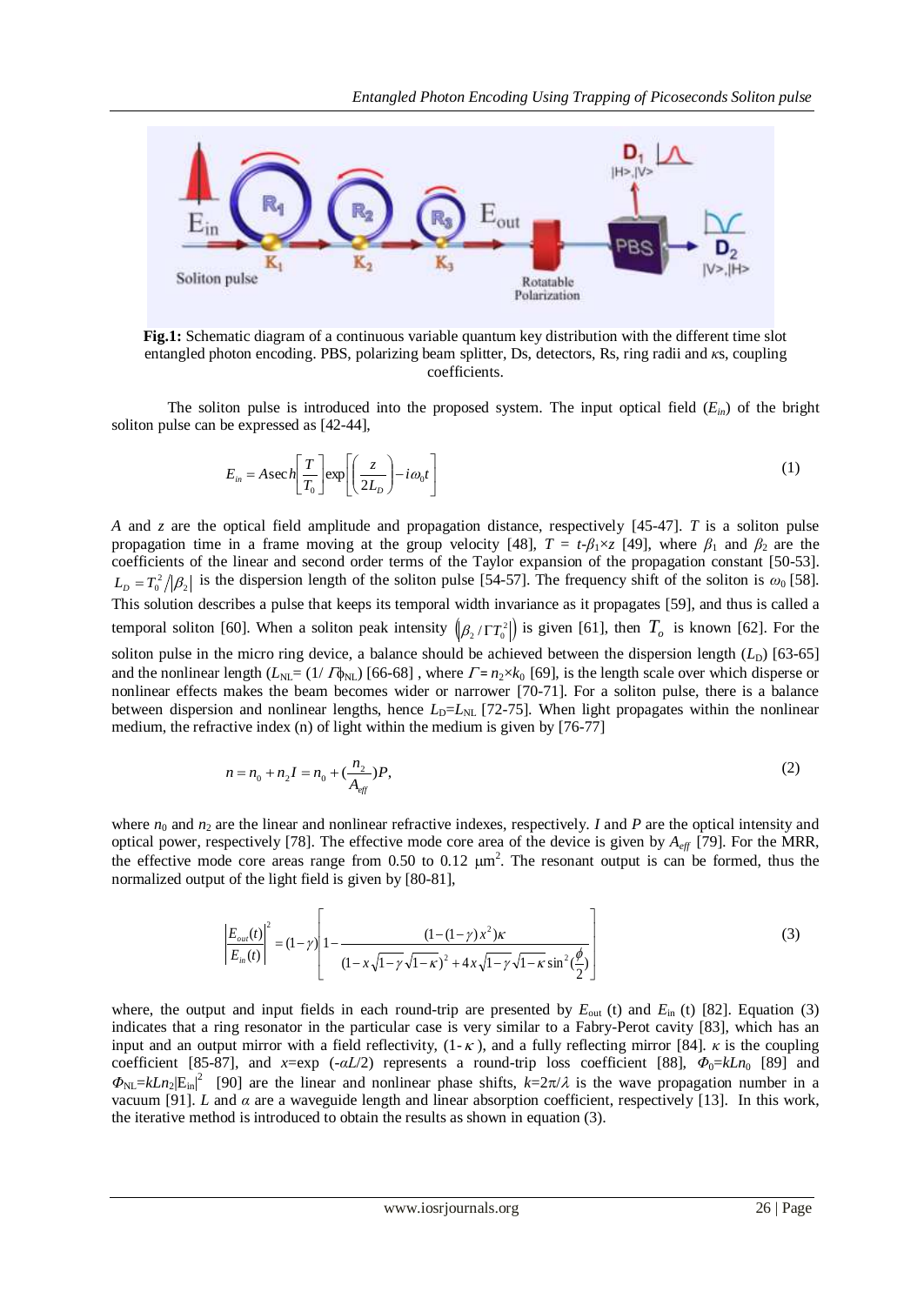### **III. RESULT AND DISCUSSION**

A soliton pulse with a peak power of 550 mW is input into the system. The suitable ring parameters are used, for instance, ring radii  $R_1=10 \mu m$ ,  $R_2=10 \mu m$ , and  $R_3=12 \mu m$ . The selected parameters of the system are fixed to  $\lambda_0$ =87.5 mm,  $n_0$ =3.34 (InGaAsP/InP),  $A_{\text{eff1}}$ =0.50,  $A_{\text{eff2}}$ =0.50 and  $A_{\text{eff3}}$ =0.25 $\mu$ m<sup>2</sup> for three microring resonators respectively,  $\alpha$ =0.5dBmm<sup>-1</sup>,  $\gamma$ =0.1. The coupling coefficient ( $\kappa$ ) of the MRR ranged from 0.97 to 0.998.

The large bandwidth within the micro ring device can be generated by using a soliton pulse input into the nonlinear MRR shown in Fig. 1, where the required signals perform the secure communication network. The nonlinear refractive index is  $n_2=2.2 \times 10^{-17} \text{m}^2/\text{W}$ . In this case, the wave guided loss used is 0.5dBmm<sup>-1</sup>. From Fig. 2, the signal is sliced into a smaller signals spreading over the spectrum. The compress bandwidth is obtained within the ring  $R_2$ . The amplified gain is obtained within a MRR  $(R_3)$ . Frequency soliton pulse is formed and trapped by using the constant gain condition. The attenuation of the optical power within a MRR is required in order to keep the constant output gain, where the next round input power is attenuated and kept the same level with the  $R_2$  output.



**Fig. 2:** Results obtained when frequency soliton pulse is localized within a microring device with 20,000 roundtrips, the ring radii are  $R_1$ = 10  $\mu$ m,  $R_2$ = 10  $\mu$ m,  $R_3$ = 12  $\mu$ m

Therefore ultra-short of soliton pulse can be trapped within 3.52 GHz frequency as shown in Fig. 2. Similarly, the temporal soliton is obtained as shown in Fig. 3, where a soliton pulse with peak power of 500 mW is input into the MRRs system. The ring radii  $R_1=10 \mu m$ ,  $R_2=5 \mu m$ , and  $R_3=4r \mu m$ . The selected parameters of the system are fixed to  $\lambda_0 = 1.55$  µm,  $n_0 = 3.34$  (InGaAsP/InP),  $A_{eff1} = 0.50 \mu m^2$ ,  $A_{eff2} = 0.25 \mu m^2$  and  $A_{eff3} = 0.12 \mu m^2$  for three microring resonators respectively,  $\alpha$ =0.5dBmm<sup>-1</sup>,  $\gamma$ =0.1. The coupling coefficient of the MRR is fixed to 0.975. Here, a soliton pulse with FWHM of 25 ps is simulated.

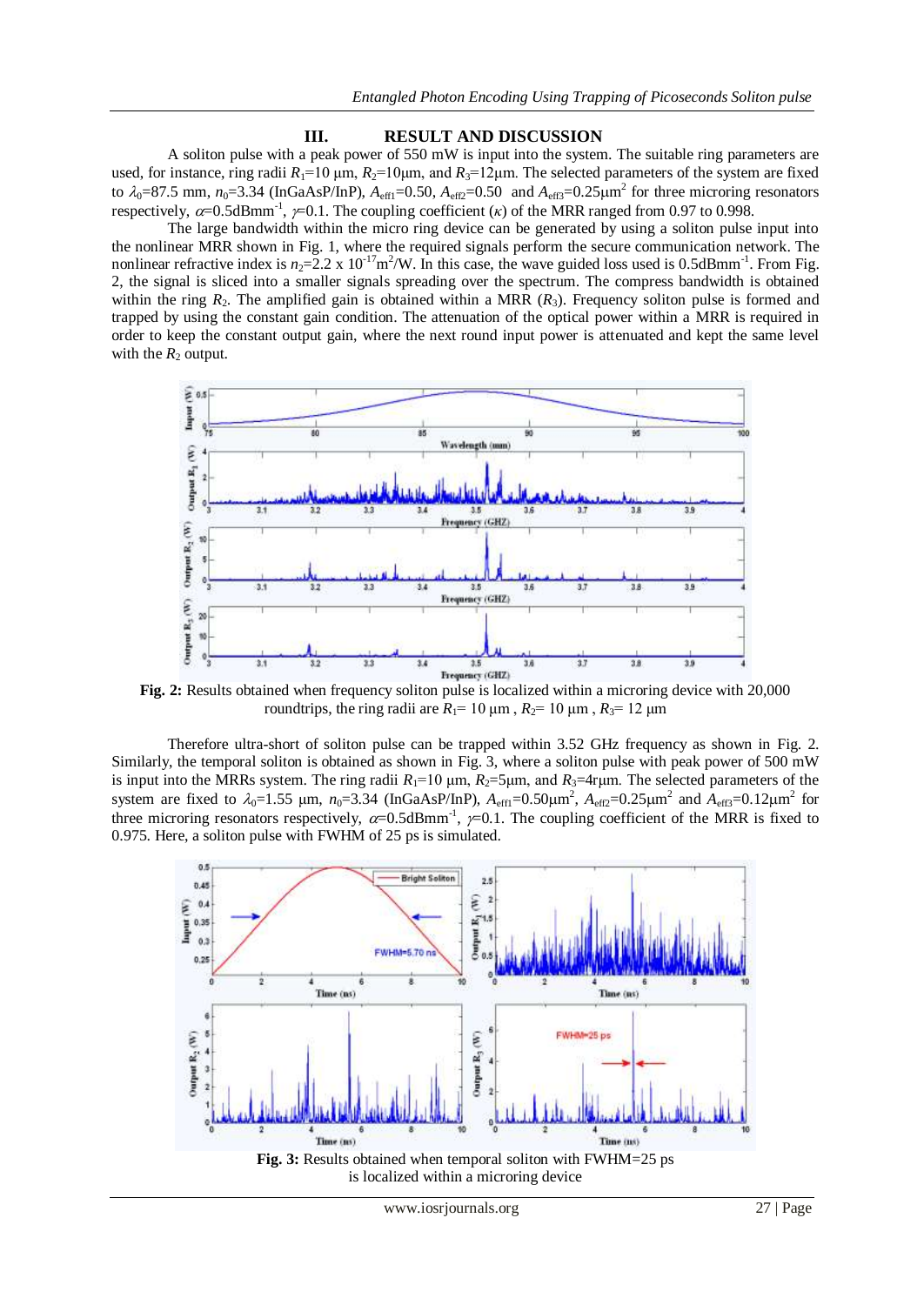Each pair of the possible polarization entangled photons is formed within different time frames by using the polarization control unit as shown in Fig. 1, which they can be represented by two polarization orientation angles as  $[0^{\circ}, 90^{\circ}]$ . They can be formed by using the optical component called the polarization rotatable device and PBS. Here we introduce the technique that is used to generate the qubits. A polarization coupler separates the basic vertical and horizontal polarization states according to an optical switch between the short and long pulses. The following state at time  $t_1$  is created by Eq. (4).

$$
|\Phi_{p} = |1, H_{s}|1, H_{1} + |2, H_{s}|2, H_{1}
$$
\n<sup>(4)</sup>

In the expression  $|k, H\rangle$ , k is defined as the number of time slots, where it denotes the state of polarization. The subscripts, *s* and *i* present the signal and idler states. The two-photon state with |H> polarization shown by equation (4) is input into the orthogonal polarization-delay circuit. The delay circuit consists of a coupler and the difference between the round-trip times of the MRR is equal to Δ*t*. The round trip of the ring can be converted into  $|V\rangle$  at the delay circuit output. That is the delay circuits convert

$$
r|k, H> + t_2 \exp(i\Phi) |k+1, V> + rt_2 \exp(i_2\Phi) |k+2, H> + r_2t_2 \exp(i_3\Phi) |k+3, V> \tag{5}
$$

Where *t* and *r* is the amplitude transmittances to cross and bar ports in a coupler. Then, the polarized state is given by [92]

 $|\Phi>=[|1, H>_{\rm s}+ \exp(i\Phi_{\rm s})|2, V>_{\rm s}]\times[|1, H>_{\rm i}+ \exp(i\Phi_{\rm i})|2, V>_{\rm i}]$ +  $[|2, H_{\geq s} + \exp(i\Phi_s) |3, V_{\geq s} \times [|2, H_{\geq i} + \exp(i\Phi_i) |2, V_{\geq i}]$  =  $[|1, H_>\_s | 1, H_>\_i + \exp(i\Phi_i) | 1, H_>\_s | 2, V_>\_i] + \exp(i\Phi_s) | 2, V_>\_s | 1, H_>\_i +$  $\exp[i(\Phi_s + \Phi_i)] \, |2, V>_s |2, V>_i + |2, H>_s |2, H>_i + \exp(i\Phi_i) |2, H>_s |3, V>_i +$  $exp(i\Phi_s)$  |3,  $V>_s$  |2,  $H>_i + exp[i(\Phi_s + \Phi_i)]$  |3,  $V>_s$  |3,  $V>_i$  (6)

As a result, we can obtain the following polarization entangled state as

$$
|\Phi>=|2, H>_{s}|2, H>_{i} + \exp[i(\Phi_{s}+\Phi_{i})]|2, V>_{s}|2, V>_{i}
$$
\n(7)

A wireless router system can be used to transfer generated entangled photons via a wireless access point, and network communication system shown in Fig. 4.



**Fig.4:** System of entangled photons transmission using a wireless access point system

A wireless access system transmits data to different users via wireless connection [93]. The transmission of information can be sent to the Internet using a physical, wired Ethernet connection. This method also works in reverse, when the router system used to receive information from the Internet, translating it into an analog signal and sending it to the computer's wireless adapter.

## **IV. CONCLUSION**

An interesting concept can be presented, in which the quantum key is generated by using a remarkably simple system. Proposed system consists of a series of MRRs. Balance between dispersion and nonlinear lengths of the soliton pulse exhibit the self-phase modulation effect. Therefore, light pulse can be trapped, localized coherently within the waveguide. We have shown that a large bandwidth of the arbitrary soliton pulses can be generated and compressed within a micro waveguide. The chaotic signal generation using a soliton pulse propagating within the nonlinear MRR has been presented. A selected light pulse can be localized and used to perform the secure communication network. Localized spatial and temporal soliton pulse can used to generate entangled photon pair that provides quantum keys, applicable for communication networks. We have analyzed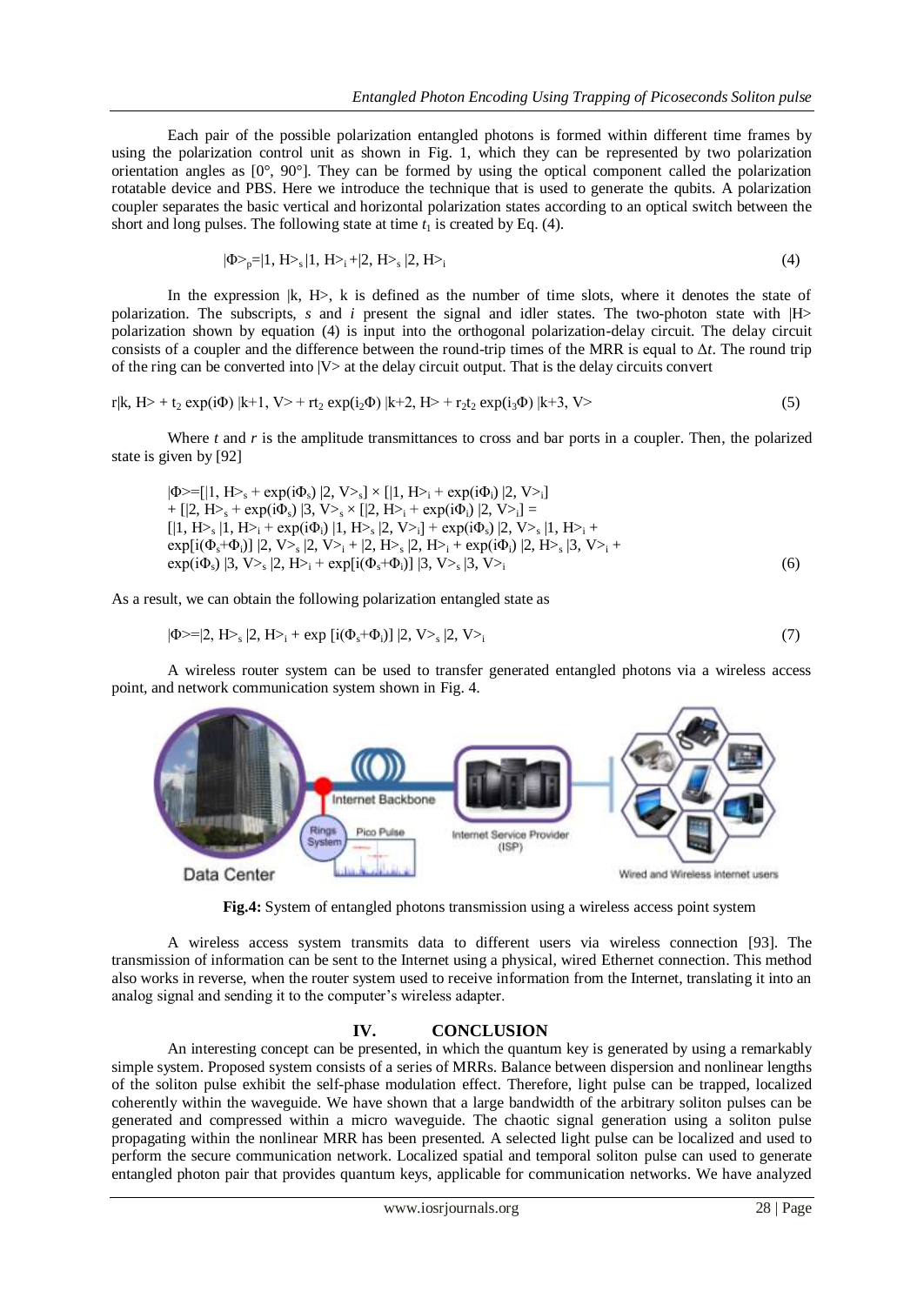the entangled photon generated by chaotic signals in the series MRR devices. The classical information and security code can be formed by using the temporal and spatial soliton pulses, respectively, where the transmission of secured data can be implemented via wireless access point system used in optical communication networks.

#### **ACKNOWLEDGEMENTS**

I. S. Amiri would like to thank the Institute of Advanced Photonics Science, Enabling Science & Nanotechnology Research Alliance, Universiti Teknologi Malaysia (UTM).

#### **REFERENCES**

- [1] I. S. Amiri, A. Afroozeh, M. Bahadoran, J. Ali, and P. P. Yupapin, Molecular Transporter System for Qubits Generation, *Jurnal Teknologi (Sciences and Engineering)*, *55*, 2012, 155-165.
- [2] I. S. Amiri, M. H. Khanmirzaei, M. Kouhnavard, and S. Mitatha, Quantum cryptography via a wavelength router for internet security, *Piers Proceeding*, *Cambridge*, 2010.
- [3] I. S. Amiri, M. H. Khanmirzaei, M. Kouhnavard, P. P. Yupapin, and J. Ali, Quantum Entanglement using Multi Dark Soliton Correlation for Multivariable Quantum Router, in *Quantum Entanglement* A. M. Moran, Ed., New York: Nova Science Publisher, 2012.
- [4] D. Gifany, I. S. Amiri, M. Ranjbar, and J. Ali, Logic Codes Generation and Transmission Using an Encoding-Decoding System, *International Journal of Advances in Engineering & Technology (IJAET)*, *5(2)*, 2013, 37-45
- [5] I. S. Amiri, A. Shahidinejad, A. Nikoukar, M. Ranjbar, J. Ali, and P. P. Yupapin, Digital Binary Codes Transmission via TDMA Networks Communication System Using Dark and Bright Optical Soliton, *GSTF Journal on Computing (joc)*, *2(1)*, 2012.
- [6] A. Afroozeh, I. S. Amiri, M. A. Jalil, M. Kouhnavard, J. Ali, and P. P. Yupapin, Multi Soliton Generation for Enhance Optical Communication, *Applied Mechanics and Materials*, *83*, 2011, 136-140.
- [7] I. S. Amiri, A. Nikoukar, and J. Ali, Quantum Information Generation Using Optical Potential Well, presented at the *Network Technologies & Communications (NTC) Conference*, Singapore, 2010-2011.
- [8] I. S. Amiri, A. Nikoukar, A. Shahidinejad, M. Ranjbar, J. Ali, and P. P. Yupapin, Generation of Quantum Photon Information Using Extremely Narrow Optical Tweezers for Computer Network Communication, *GSTF Journal on Computing (joc)*, *2(1)*, 2012.
- [9] I. S. Amiri, M. Nikmaram, A. Shahidinejad, and J. Ali, Cryptography Scheme of an Optical Switching System Using Pico/Femto Second Soliton Pulse, *International Journal of Advances in Engineering & Technology (IJAET)*, *5(1)*, 2012, 176-184.
- [10] M. Kouhnavard, I. S. Amiri, M. Jalil, A. Afroozeh, J. Ali, and P. P. Yupapin, QKD via a quantum wavelength router using spatial soliton, in *Enabling Science and Nanotechnology (ESciNano) Conference*, Malaysia, 2010, 210-216.
- [11] K. L. Liu and H. S. Goan, Non-Markovian entanglement dynamics of quantum continuous variable systems in thermal environments, *Physical Review A, 76(2)*, 2007, 022312.
- [12] J. Ali, M. A. Jalil, I. S. Amiri, and P. P. Yupapin, Effects of MRR parameter on the bifurcation behavior, presented at the *Nanotech Malaysia, International Conference on Enabling Science & Technology*, KLCC, Kuala Lumpur, Malaysia 2010.
- [13] C. Teeka, S. Songmuang, R. Jomtarak, P. P. Yupapin, M. A. Jalil, I. S. Amiri, and J. Ali, ASK to PSK Generation based on Nonlinear Microring Resonators Coupled to One MZI Arm, in *International Conference on Enabling Science and Nanotechnology*, *EsciNano*, 2011, 221-223.
- [14] A. Afroozeh, I. S. Amiri, M. Kouhnavard, M. Bahadoran, M. A. Jalil, J. Ali, and P. P. Yupapin, Dark and Bright Soliton trapping using NMRR, presented at the *International Conference on Experimental Mechanics (ICEM)*, Kuala Lumpur, Malaysia, 2010.
- [15] J. Ali, A. Afroozeh, I. Amiri, M. Jalil, and P. Yupapin, Wide and narrow signal generation using chaotic wave, presented at the Nanotech Malaysia, *International Conference on Enabling Science & Technology*, Kuala Lumpur, Malaysia, 2010.
- [16] J. Ali, I. S. Amiri, M. A. Jalil, A. Afroozeh, M. Kouhnavard, and P. P. Yupapin, Multi-soliton generation and storage for nano optical network using nano ring resonators, presented at the *ICAMN*, *International Conference*, Prince Hotel, Kuala Lumpur, Malaysia, 2010.
- [17] I. S. Amiri, A. Afroozeh, I. N. Nawi, M. A. Jalil, A. Mohamad, J. Ali, and P. P. Yupapin, Dark Soliton Array for communication security, *Procedia Engineering*, *8*, 2011, 417-422.
- [18] I. S. Amiri, A. Nikoukar, A. Shahidinejad, J. Ali, and P. Yupapin, Generation of discrete frequency and wavelength for secured computer networks system using integrated ring resonators, in *Computer and Communication Engineering (ICCCE) Conference*, Malaysia, 2012, 775-778.
- [19] A. A. Shojaei and I. S. Amiri, Soliton for Radio wave generation, presented at the *International Conference for Nanomaterials Synthesis and Characterization (INSC)*, Kuala Lumpur, Malaysia, 2011.
- [20] I. S. Amiri, R. Ahsan, A. Shahidinejad, J. Ali, and P. P. Yupapin, Characterisation of bifurcation and chaos in silicon microring resonator, *IET Communications*, *6(16)*, 2012, 2671-2675.
- [21] J. Ali, I. S. Amiri, M. A. Jalil, M. Hamdi, F. K. Mohamad, N. J. Ridha, and P. P. Yupapin, Trapping spatial and temporal soliton system for entangled photon encoding, presented at the *Nanotech Malaysia*, *International Conference on Enabling Science & Technology*, Kuala Lumpur, Malaysia, 2010.
- [22] J. Ali, M. Kouhnavard, I. S. Amiri, A. Afroozeh, M. A. Jalil, I. Naim, and P. P. Yupapin, Localization of soliton pulse using nanowaveguide, presented at the *ICAMN*, *International Conference*, Prince Hotel, Kuala Lumpur, Malaysia, 2010.
- [23] J. Ali, K. Kulsirirat, W. Techithdeera, M. A. Jalil, I. S. Amiri, I. Naim, and P. P. Yupapin, Temporal dark soliton behavior within multi-ring resonators, presented at the *Nanotech Malaysia*, *International Conference on Enabling Science & Technology*, Malaysia, 2010.
- [24] I. S. Amiri, A. Nikoukar, G. Vahedi, A. Shojaei, J. Ali, and P. Yupapin, Frequency-Wavelength Trapping by Integrated Ring Resonators For Secured Network and Communication Systems, *International Journal of Engineering Research & Technology (IJERT)*, *1(5)*, 2012.
- [25] I. S. Amiri, A. Nikoukar, J. Ali, and P. P. Yupapin, Ultra-Short of Pico and Femtosecond Soliton Laser Pulse Using Microring Resonator for Cancer Cells Treatment, *Quantum Matter*, *1(2)*, 2012, 159-165.
- [26] S. Saktioto, M. Hamdi, I. S. Amiri, and J. Ali, Transition of diatomic molecular oscillator process in THz region, presented at the *International Conference on Experimental Mechanics (ICEM)*, Legend Hotel, Kuala Lumpur, Malaysia, 2010.
- [27] P. P. Yupapin, M. A. Jalil, I. S. Amiri, I. Naim, and J. Ali, New Communication Bands Generated by Using a Soliton Pulse within a Resonator System, *Circuits and Systems*, *1(2)*, 2010, 71-75.
- [28] A. Nikoukar, I. S. Amiri, and J. Ali, Secured Binary Codes Generation for Computer Network Communication, presented at the *Network Technologies & Communications (NTC) Conference*, Singapore, 2010-2011.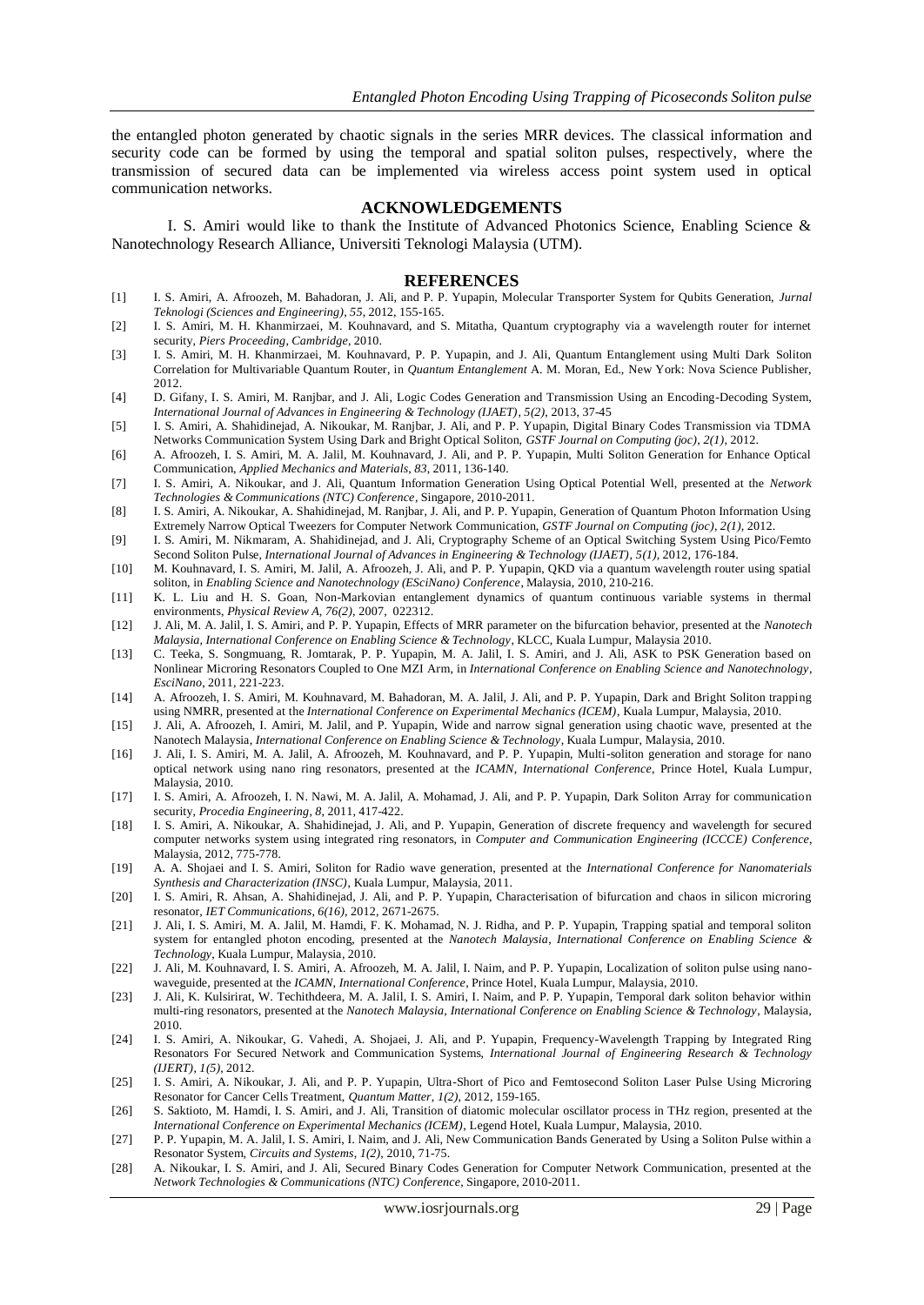- [29] N. J. Ridha, F. K. Mohamad, I. S. Amiri, Saktioto, J. Ali, and P. P. Yupapin, Soliton Signals and The Effect of Coupling Coefficient in MRR Systems, presented at the *International Conference on Experimental Mechanics (ICEM)*, Kuala Lumpur, Malaysia, 2010.
- [30] I. S. Amiri, A. Afroozeh, and M. Bahadoran, Simulation and Analysis of Multisoliton Generation Using a PANDA Ring Resonator System, *Chinese Physics Letters*, *28*, 2011, 104205.
- [31] J. Ali, I. Amiri, A. Jalil, A. Kouhnavard, B. Mitatha, and P. Yupapin, Quantum internet via a quantum processor, presented at the *International Conference on Photonics (ICP)*, Langkawi, Malaysia 2010.
- [32] A. Afroozeh, I. S. Amiri, M. Kouhnavard, M. Jalil, J. Ali, and P. Yupapin, Optical dark and bright soliton generation and amplification, in *Enabling Science and Nanotechnology (ESciNano) Conference*, Malaysia, 2010, 259-263.
- [33] M. Kouhnavard, A. Afroozeh, I. S. Amiri, M. A. Jalil, J. Ali, and P. P. Yupapin, New system of Chaotic Signal Generation Using MRR, presented at the *International Conference on Experimental Mechanics (ICEM)*, Kuala Lumpur, Malaysia, 2010.
- [34] A. Shahidinejad, A. Nikoukar, I. S. Amiri, M. Ranjbar, A. Shojaei, J. Ali, and P. Yupapin, Network system engineering by controlling the chaotic signals using silicon micro ring resonator, in *Computer and Communication Engineering (ICCCE) Conference*, Malaysia, 2012, 765-769.
- [35] J. Ali, M. A. Jalil, I. S. Amiri, and P. P. Yupapin, MRR quantum dense coding, presented at the *Nanotech Malaysia*, *International Conference on Enabling Science & Technology*, KLCC, Kuala Lumpur, Malaysia 2010.
- [36] A. Afroozeh, I. S. Amiri, A. Samavati, J. Ali, and P. Yupapin, THz frequency generation using MRRs for THz imaging, in *Enabling Science and Nanotechnology (ESciNano) Conference*, Malaysia, 2012, 1-2.
- [37] J. Ali, I. S. Amiri, M. A. Jalil, M. Hamdi, F. K. Mohamad, N. J. Ridha, and P. P. Yupapin, Proposed molecule transporter syst em for qubits generation, presented at the *Nanotech Malaysia*, *International Conference on Enabling Science & Technology*, Malaysia 2010.
- [38] J. Ali, M. A. Jalil, I. S. Amiri, and P. P. Yupapin, Fast and slow lights via an add/drop device, presented at the *ICEM Conference*, Legend Hotel, Kuala Lumpur, Malaysia, 2010.
- [39] I. S. Amiri, J. Ali, and P. P. Yupapin, Enhancement of FSR and Finesse Using Add/Drop Filter and PANDA Ring Resonator Systems, *International Journal of Modern Physics B*, *26(04)*, 2012.
- [40] I. S. Amiri, G. Vahedi, A. Nikoukar, A. Shojaei, J. Ali, and P. Yupapin, Decimal Convertor Application for Optical Wireless Communication by Generating of Dark and Bright Signals of soliton, *International Journal of Engineering Research & Technology (IJERT)*, *1(5)*, 2012.
- [41] J. Ali, M. Kouhnavard, M. A. Jalil, and I. S. Amiri, Quantum signal processing via an optical potential well, presented at the *Nanotech Malaysia*, *International Conference* on Enabling Science & Technology, Kuala Lumpur, Malaysia 2010.
- [42] J. Ali, A. Afroozeh, I. S. Amiri, M. A. Jalil, and P. P. Yupapin, Dark and Bright Soliton trapping using NMRR, presented at the *ICEM Conference*, Legend Hotel, Kuala Lumpur, Malaysia, 2010.
- [43] J. Ali, M. A. Jalil, I. S. Amiri, and P. P. Yupapin, Dark-bright solitons conversion system via an add/drop filter for signal security application, presented at the *ICEM Conference*, Legend Hotel, Kuala Lumpur, Malaysia, 2010.
- [44] J. Ali, M. Kouhnavard, I. S. Amiri, M. A. Jalil, A. Afroozeh, and P. P. Yupapin, Security confirmation using temporal dark and bright soliton via nonlinear system, presented at the *ICAMN*, *International Conference*, Prince Hotel, Kuala Lumpur, Malaysia, 2010.
- [45] C. Tanaram, C. Teeka, R. Jomtarak, P. P. Yupapin, M. A. Jalil, I. S. Amiri, and J. Ali, ASK-to-PSK generation based on nonlinear microring resonators coupled to one MZI arm, *Procedia Engineering*, *8*, 2011, 432-435.
- [46] F. K. Mohamad, N. J. Ridha, I. S. Amiri, J. A. Saktioto, and P. P. Yupapin, Effect of Center Wavelength on MRR Performance, presented at the *International Conference on Experimental Mechanics (ICEM)*, Kuala Lumpur, Malaysia, 2010.
- [47] I. S. Amiri, K. Raman, A. Afroozeh, M. A. Jalil, I. N. Nawi, J. Ali, and P. P. Yupapin, Generation of DSA for security application, *Procedia Engineering*, *8*, 2011, 360-365.
- [48] A. A. Shojaei and I. S. Amiri, DSA for Secured Optical Communication, presented at the *International Conference for Nanomaterials Synthesis and Characterization (INSC)*, Kuala Lumpur, Malaysia, 2011.
- [49] A. Afroozeh, M. Bahadoran, I. S. Amiri, A. R. Samavati, J. Ali, and P. P. Yupapin, Fast Light Generation Using GaAlAs/GaAs Waveguide, *Jurnal Teknologi (Sciences and Engineering)*, *57*, 2012, 17-23.
- [50] A. Afroozeh, I. S. Amiri, M. Kouhnavard, M. Bahadoran, M. A. Jalil, J. Ali, and P. P. Yupapin, Optical Memory Time using Multi Bright Soliton, presented at the *International Conference on Experimental Mechanics (ICEM)*, Kuala Lumpur, Malaysia, 2010.
- [51] J. Ali, A. Afroozeh, M. Hamdi, I. S. Amiri, M. A. Jalil, M. Kouhnavard, and P. Yupapin, Optical bistability behaviour in a doublecoupler ring resonator, presented at the *ICAMN, International Conference*, Prince Hotel, Kuala Lumpur, Malaysia, 2010.
- [52] J. Ali, M. A. Jalil, I. S. Amiri, A. Afroozeh, M. Kouhnavard, and P. P. Yupapin, Generation of tunable dynamic tweezers using dark-bright collision, presented at the *ICAMN*, *International Conference*, Prince Hotel, Kuala Lumpur, Malaysia, 2010.
- [53] I. S. Amiri, M. A. Jalil, A. Afroozeh, M. Kouhnavard , J. Ali, and P. P. Yupapin, Controlling Center Wavelength and Free Spectrum Range by MRR Radii, in *Faculty of Science Postgraduate Conference (FSPGC)*, Universiti Teknologi Malaysia, 2010.
- [54] J. Ali, A. Afroozeh, I. S. Amiri, M. A. Jalil, M. Kouhnavard, and P. P. Yupapin, Generation of continuous optical spectrum by soliton into a nano-waveguide, presented at the *ICAMN*, *International Conference*, Prince Hotel, Kuala Lumpur, Malaysia, 2010.
- [55] J. Ali, I. S. Amiri, M. A. Jalil, F. K. Mohamad, and P. P. Yupapin, Optical dark and bright soliton generation and amplification, presented at the *Nanotech Malaysia*, *International Conference on Enabling Science & Technology*, KLCC, Kuala Lumpur, Malaysia, 2010.
- [56] I. S. Amiri, A. Afroozeh, M. Bahadoran, J. Ali, and P. P. Yupapin, Up and Down Link of Soliton for Network Communication, presented at the *National Science Postgraduate Conference*, *NSPC*, Malaysia, 2011.
- [57] M. Kouhnavard, A. Afroozeh, M. A. Jalil, I. S. Amiri, J. Ali, and P. P. Yupapin, Soliton Signals and the Effect of Coupling Coefficient in MRR Systems, in *Faculty of Science Postgraduate Conference (FSPGC)*, Universiti Teknologi Malaysia, 2010.
- [58] J. Ali, M. Jalil, I. Amiri, A. Afroozeh, M. Kouhnavard, I. Naim, and P. Yupapin, Multi-wavelength narrow pulse generation using MRR, presented at the *ICAMN*, *International Conference*, Prince Hotel, Kuala Lumpur, Malaysia, 2010.
- [59] J. Ali, H. Nur, S. Lee, A. Afroozeh, I. Amiri, M. Jalil, A. Mohamad, and P. Yupapin, Short and millimeter optical soliton generation using dark and bright soliton, presented at the *AMN-APLOC International Conference*, Wuhan, China, 2010.
- [60] J. Ali, I. Amiri, A. Afroozeh, M. Kouhnavard, M. Jalil, and P. Yupapin, Simultaneous dark and bright soliton trapping using nonlinear MRR and NRR, presented at the *ICAMN, International Conference*, Malaysia, 2010.
- [61] J. Ali, A. Mohamad, I. Nawi, I. Amiri, M. Jalil, A. Afroozeh, and P. Yupapin, Stopping a dark soliton pulse within an NNRR, presented at the *AMN-APLOC International Conference*, Wuhan, China 2010.
- [62] I. S. Amiri, S. Babakhani, G. Vahedi, J. Ali, and P. Yupapin, Dark-Bright Solitons Conversion System for Secured and Long Distance Optical Communication, *IOSR Journal of Applied Physics (IOSR-JAP)*, *2(1)*, 2012, 43-48.